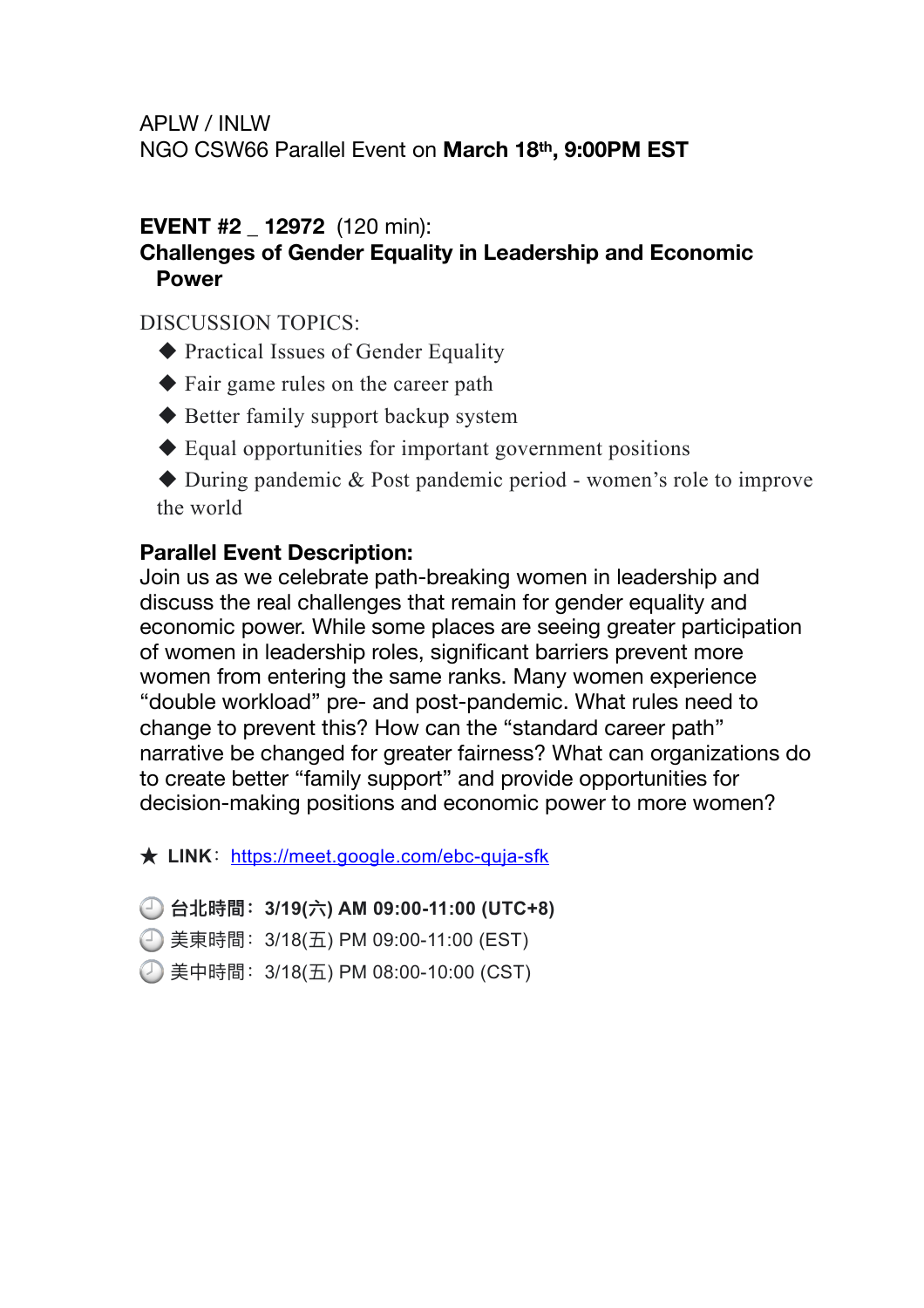# **OPENING REMARKS**



### **Jayanthi Devi Balaguru**

*Chairperson, International Network of Liberal Women, INLW*

Jayanthi Devi Balaguru is currently serving as President, International Network of Liberal Women (INLW) and Chair of the Council of Asian Liberal and Democrats (CALD) Women's Caucus. She is a lawyer, and an active member of Parti Gerakan Rakyat in Malaysia. Previously, she has served as an elected member of the Central Committee Member of the party, Wanita Gerakan Chairman and Chairman of the Central Environment Bureau.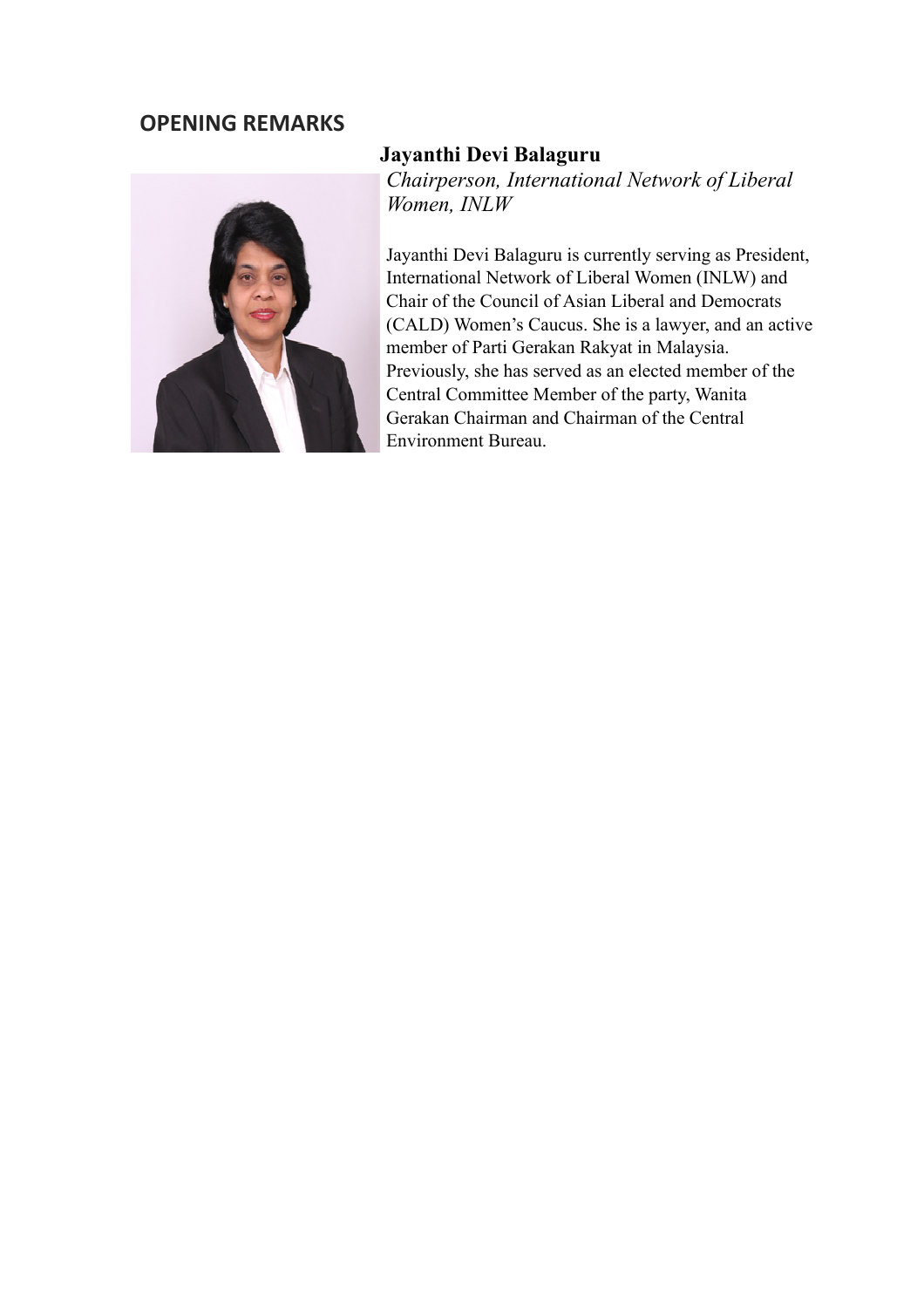### MODERATOR



**Josephine Wu Vuylsteke**  *Board Member, Asia Pacific Liberal Women Association, APLW*

Present:

●Asia-Pacific Liberal Women Association, Board

Member

● North American Taiwanese Women's Association (NATWA), Hawaii Chapter, Consultant and Past President

Experience:

- Chief of Staff for Legislator Bi-khim Hsiao
- Radio Free Asia (RFA), Taipei Bureau Chief
- Public Television, Program Producer & Administrator
- Broadcasting Fund, Project Manager & Senior Editor

Education:

- MA in Political Science, National Taiwan University
- BA in Broadcasting, Shih Hsin University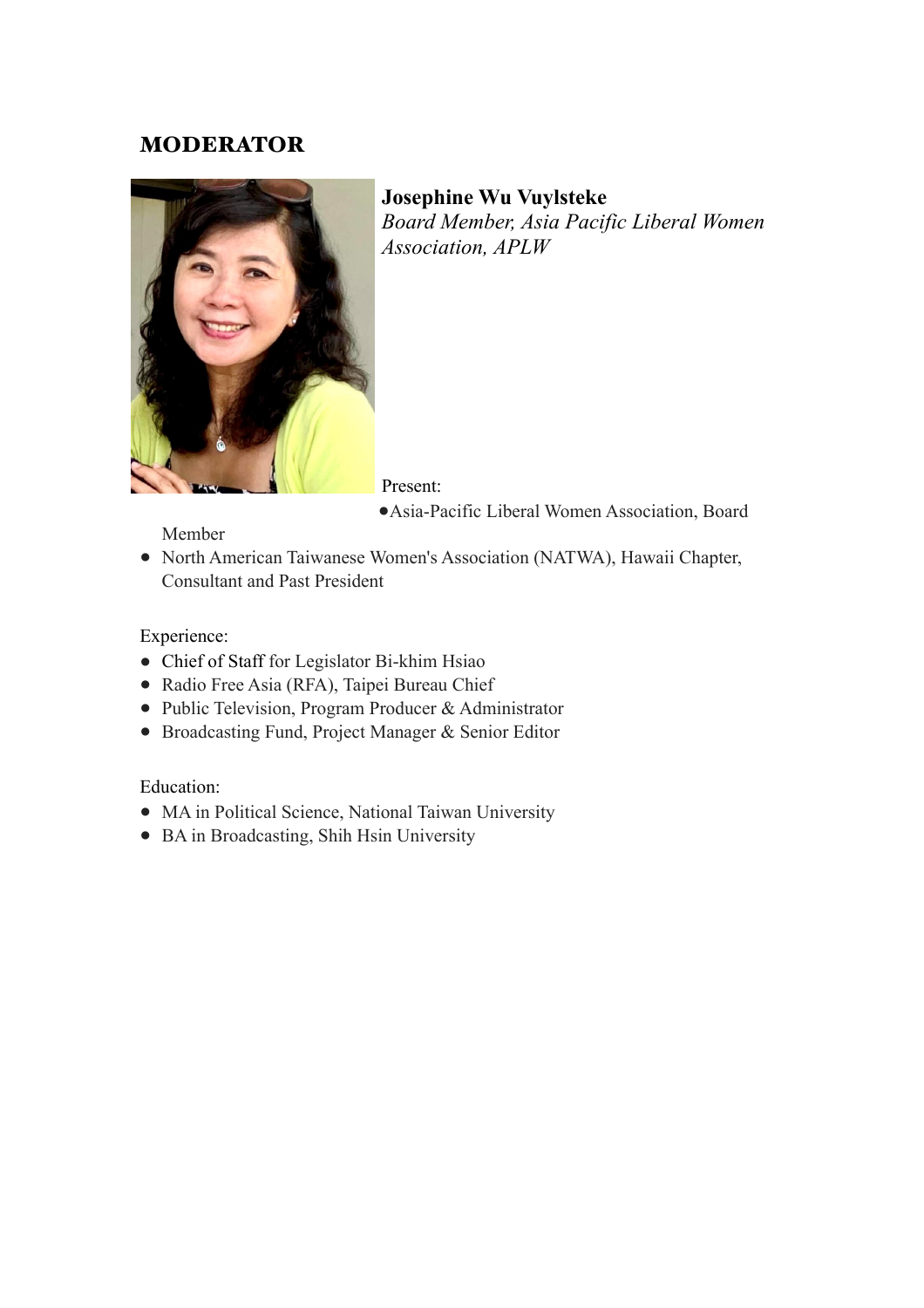#### **Panelists**



#### **Suzanne Puanani Vares-Lum**

*President, East-West Center U.S. Army Major General (Retired)*

Suzanne Puanani Vares-Lum took office as President of the East-West Center in January 2022. She is the first woman, Native Hawaiian, and Hawaiʻi resident to be

chosen for this role.

Vares-Lum brings executive leadership and planning experience spanning the past several decades, culminating in five years serving with and advising the most senior officials at US Indo-Pacific Command, where she cultivated and maintained key relationships with nations throughout the Indo-Pacific region.

As a retired Major General with 34 years of service, Vares-Lum has held key roles addressing priority national security challenges in the region. After retirement, she formed Vares-Lum Indo-Pacific Consulting, LLC to provide consulting and advising on regional issues. She is a seasoned keynote speaker and advocate on Indo-Pacific issues; leadership and mentorship; and Women, Peace, and Security. She led collaborative initiatives in the Pacific, including Hawaiʻi, Guam, and the Commonwealth of Northern Mariana Islands.

She received her Bachelor of Arts degree in Journalism in 1989 and her Master of Education in Teaching in 1996 from the University of Hawaiʻi at Manoa. As a graduate of the US Army War College, she earned a Master of Strategic Studies degree in 2011. In 2019, she became a National Security Fellow of the Maxwell School of Citizenship and Public Affairs at Syracuse University. She is also an alumna of the Daniel K. Inouye Asia-Pacific Center for Security Studies.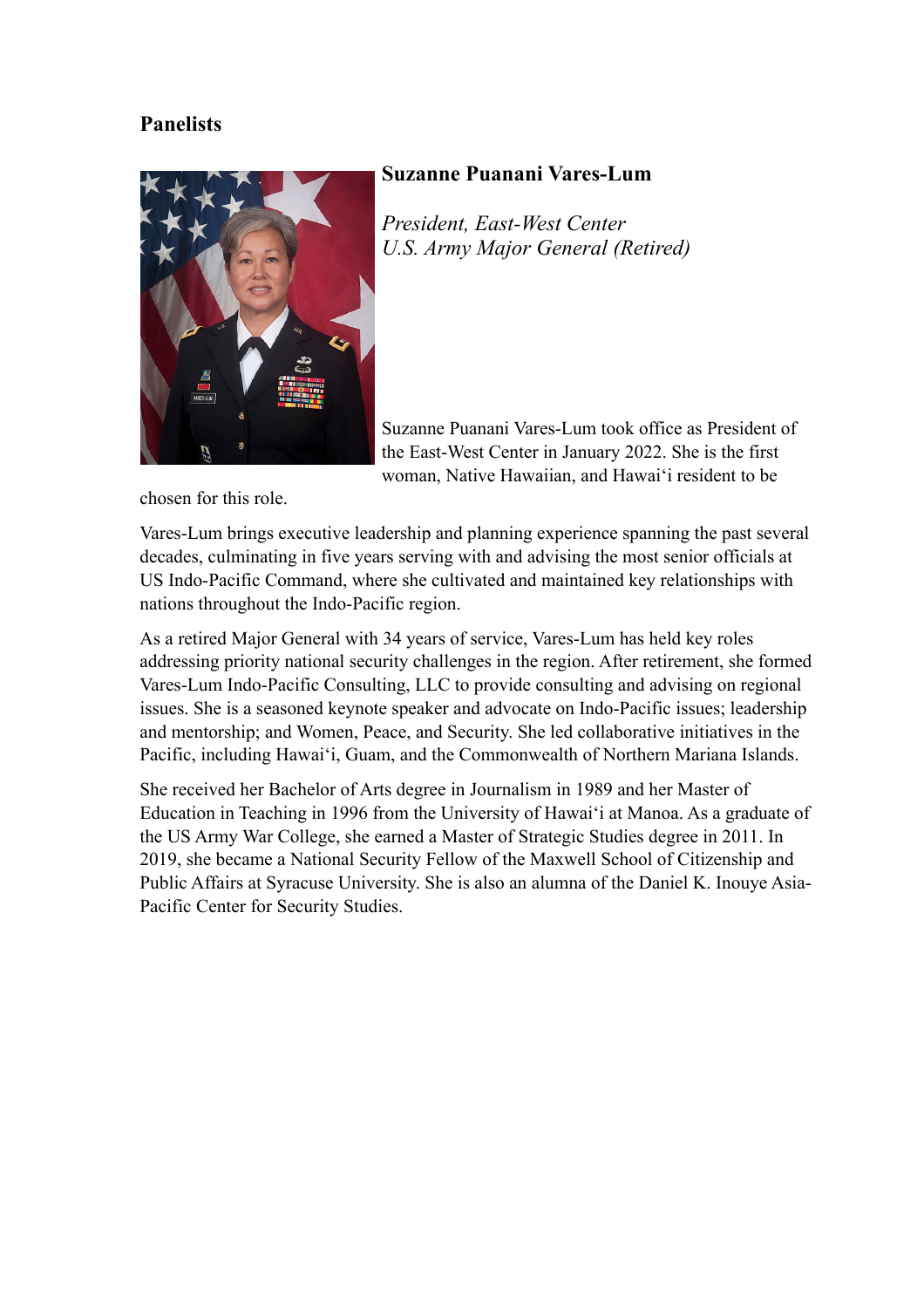

**Mphatso Jumbe** *Executive Director, MoVe*

Mphatso Jumbe is the Founder and Executive Director of the Malawian NGO MoVe (Young Women Movement for Justice and Development) and owner of the Mafe Dairy Farm.

She is a passionate women's rights advocate and a grassroots mobiliser and entrepreneur with a strong commitment to politics.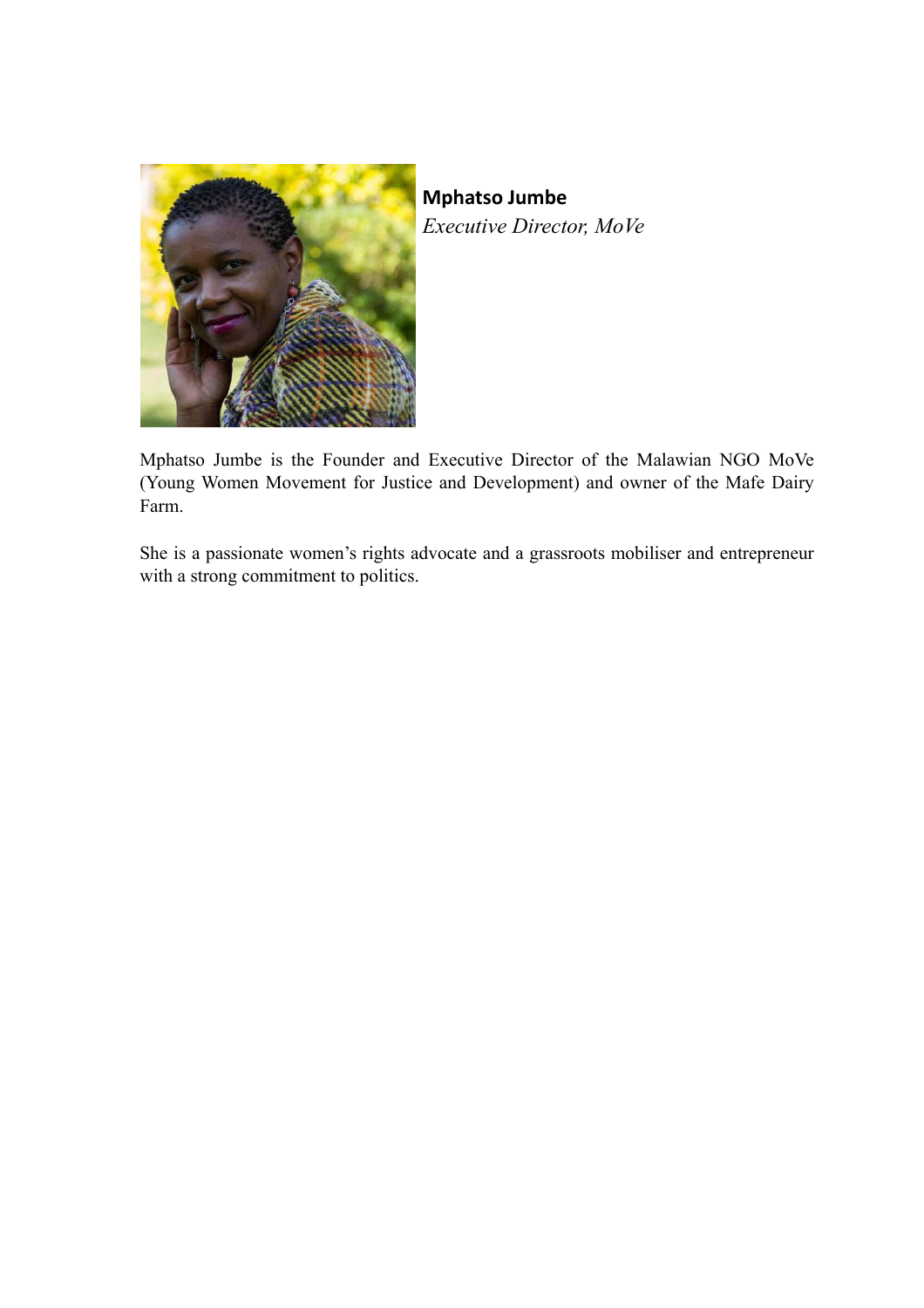

**Siripa Nan Intavichein** *Chairperson, CALD Youth Democrat Party (DP)*

Siripa Intavichein currently serves as Assistant to former Thai Prime Minister and Democrat Party Leader, Chuan Leekpai. She is also the Business Development Director for Sirinakorn Co., in Thailand. She was also elected as a global shaper at the Bangkok Hub of the Global Shapers Community. Siripa received her Bachelor's degree from the Mahidol University with concentration in Entertainment Media and holds a Master's degree in Global Management of Finance and Politics from the

Regent's University in United Kingdom and Governance from Chulalongkorn University in Thailand, respectively.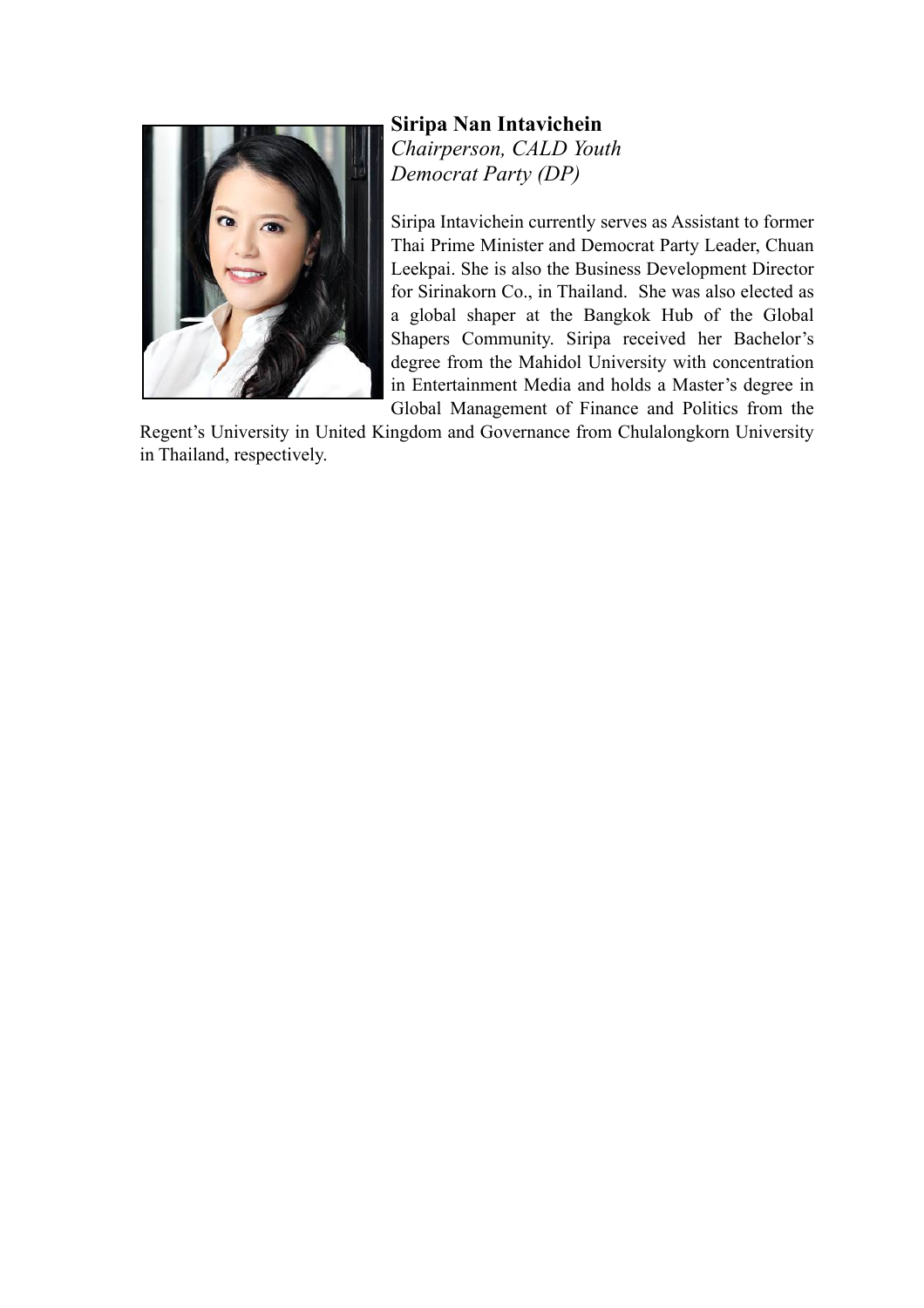

### **Chia-Tien Hsu**

Present Position: Democratic Progressive Party, Director of Department of Women's Affairs

Education: National Taiwan University, Master of Department of Political Science National Taiwan University, Bachelor of Department of Social Work

Political Experience:

Executive Yuan, Senior Executive Officer of Premier Office Kaohsiung City Government, Confidential Secretary of Mayor Office

NGO Experience:

National Alliance of Taiwan Women's Associations, Secretary General Taiwan Women's Film Association, Board Member